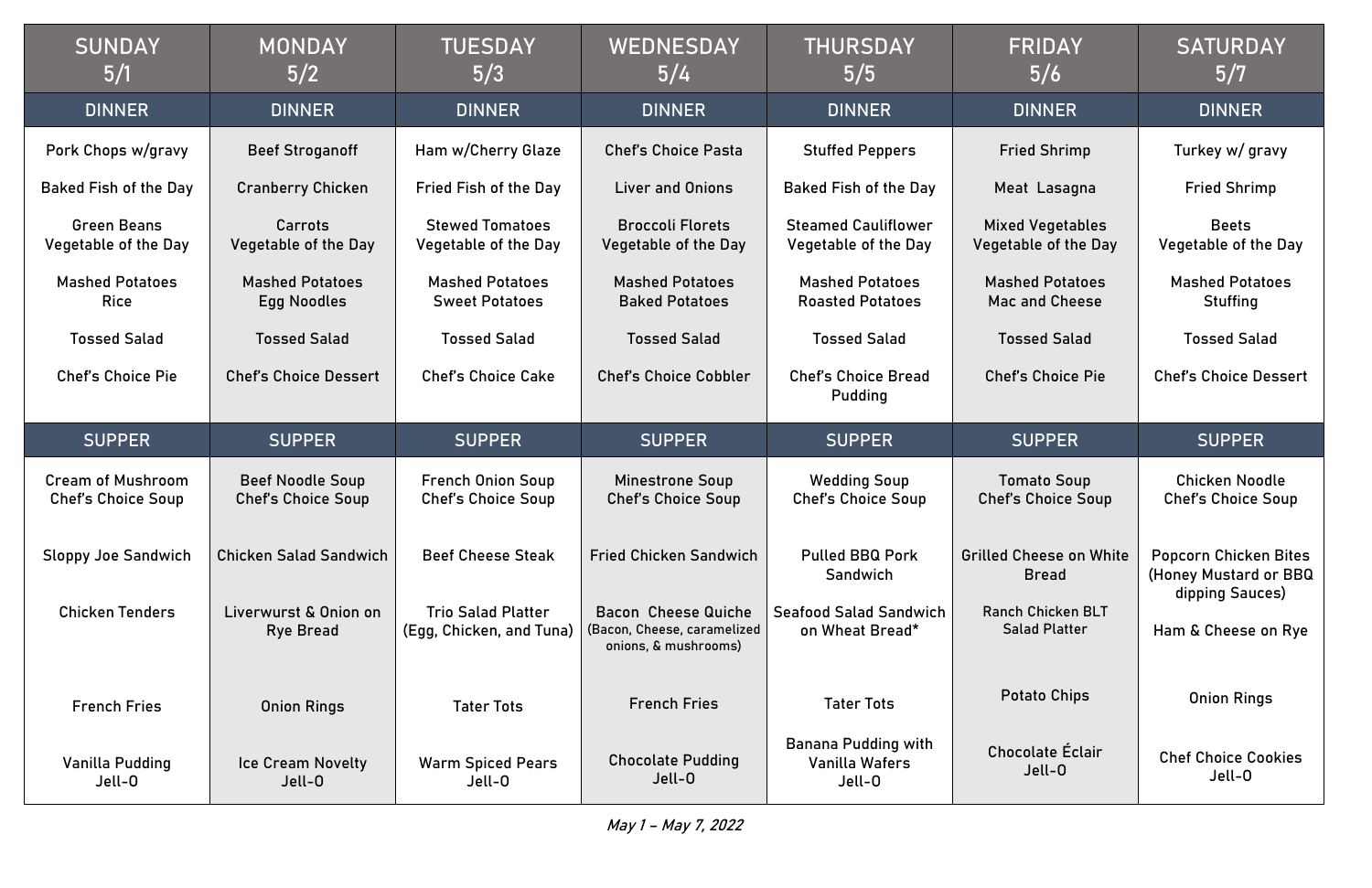| <b>SUNDAY</b><br>5/8                                  | <b>MONDAY</b><br>5/9                                 | <b>TUESDAY</b><br>5/10                                | WEDNESDAY<br>5/11                                                 | <b>THURSDAY</b><br>5/12                            | <b>FRIDAY</b><br>5/13                                  | <b>SATURDAY</b><br>5/14                           |
|-------------------------------------------------------|------------------------------------------------------|-------------------------------------------------------|-------------------------------------------------------------------|----------------------------------------------------|--------------------------------------------------------|---------------------------------------------------|
| <b>DINNER</b>                                         | <b>DINNER</b>                                        | <b>DINNER</b>                                         | <b>DINNER</b>                                                     | <b>DINNER</b>                                      | <b>DINNER</b>                                          | <b>DINNER</b>                                     |
| <b>Beef Stroganoff</b>                                | <b>Chicken Pot Pie</b>                               | Ham w/Cherry Glaze                                    | <b>Stuffed Peppers</b>                                            | Shepherd's Pie                                     | <b>Fried Cod</b>                                       | Pork Chops with Gr                                |
| <b>Baked Fish of the Day</b>                          | <b>Roasted Pork with Gravy</b>                       | <b>Fried Fish of the Day</b>                          | <b>Liver and Onions</b>                                           | <b>Chicken Stew</b>                                | Spaghetti & Meatballs                                  | <b>Baked Fish of the I</b>                        |
| <b>Green Beans</b><br><b>Vegetable of the Day</b>     | <b>Carrots</b><br><b>Vegetable of the Day</b>        | <b>Stewed Tomatoes</b><br><b>Vegetable of the Day</b> | <b>Broccoli Florets</b><br><b>Vegetable of the Day</b>            | <b>Steamed Cauliflower</b><br>Vegetable of the Day | <b>Mixed Vegetables</b><br><b>Vegetable of the Day</b> | <b>Green Beans</b><br>Vegetable of the D          |
| <b>Mashed Potatoes</b><br><b>Egg Noodles</b>          | <b>Mashed Potatoes</b><br><b>Rice</b>                | <b>Mashed Potatoes</b><br><b>Sweet Potatoes</b>       | <b>Mashed Potatoes</b><br><b>Baked Potato</b>                     | <b>Mashed Potatoes</b><br><b>Roasted Potatoes</b>  | <b>Mashed Potatoes</b>                                 | <b>Mashed Potatoe</b><br><b>Rice</b>              |
| <b>Tossed Salad</b>                                   | <b>Tossed Salad</b>                                  | <b>Tossed Salad</b>                                   | <b>Tossed Salad</b>                                               | <b>Tossed Salad</b>                                | <b>Tossed Salad</b>                                    | <b>Tossed Salad</b>                               |
| <b>Chef's Choice Pie</b>                              | <b>Chef's Choice Dessert</b>                         | <b>Chef's Choice Dessert</b>                          | <b>Chef's Choice Cobbler</b>                                      | <b>Chef's Choice Bread</b><br>Pudding              | <b>Chef's Choice Pie</b>                               | <b>Chef's Choice Dess</b>                         |
|                                                       |                                                      |                                                       |                                                                   |                                                    |                                                        |                                                   |
| <b>SUPPER</b>                                         | <b>SUPPER</b>                                        | <b>SUPPER</b>                                         | <b>SUPPER</b>                                                     | <b>SUPPER</b>                                      | <b>SUPPER</b>                                          | <b>SUPPER</b>                                     |
| <b>Cream of Mushroom</b><br><b>Chef's Choice Soup</b> | <b>Beef Noodle Soup</b><br><b>Chef's Choice Soup</b> | <b>French Onion Soup</b><br><b>Chef's Choice Soup</b> | <b>Minestrone Soup</b><br><b>Chef's Choice Soup</b>               | <b>Potato Soup</b><br><b>Chef's Choice Soup</b>    | <b>Tomato Soup</b><br><b>Chef's Choice Soup</b>        | <b>Chicken Noodle</b><br><b>Chef's Choice Sou</b> |
| <b>Hot Turkey Sandwich</b>                            | Hot Roast Beef Sandwich                              | <b>Chicken Cheese Steak</b>                           | <b>Hot Dog</b>                                                    | <b>Pulled Pork Sandwich</b>                        | <b>Grilled Cheese on White</b><br><b>Bread</b>         | Cheeseburgers                                     |
| <b>Ham Salad Platter</b>                              | <b>Chicken Salad Platter</b>                         | <b>Tuna Salad Platter</b>                             | <b>Veggie Quiche</b><br>(cheese, peppers,<br>onions, & mushrooms) | <b>Seafood Salad Platter</b>                       | <b>Ranch Chicken BLT</b><br>Salad Platter              | Ham & Cheese on I<br>bread with lettuce<br>tomato |
| <b>Tater Tots</b>                                     | <b>Potato Chips</b>                                  | <b>Onion Rings</b>                                    | <b>Tater Tots</b>                                                 | <b>Onion Rings</b>                                 | <b>Potato Chips</b>                                    | <b>French Fries</b>                               |
| Vanilla Pudding                                       | Ice Cream Novelty                                    | <b>Warm Spiced Pears</b>                              | <b>Chef's Choice Pudding</b>                                      | <b>Fruit Cup</b>                                   | Chocolate Éclair                                       | <b>Chef's Choice Cook</b>                         |

| <b>FRIDAY</b><br>5/13                                  | <b>SATURDAY</b><br>5/14                               |  |  |  |
|--------------------------------------------------------|-------------------------------------------------------|--|--|--|
| <b>DINNER</b>                                          | <b>DINNER</b>                                         |  |  |  |
| <b>Fried Cod</b>                                       | <b>Pork Chops with Gravy</b>                          |  |  |  |
| Spaghetti & Meatballs                                  | <b>Baked Fish of the Day</b>                          |  |  |  |
| <b>Mixed Vegetables</b><br><b>Vegetable of the Day</b> | <b>Green Beans</b><br>Vegetable of the Day            |  |  |  |
| <b>Mashed Potatoes</b>                                 | <b>Mashed Potatoes</b><br><b>Rice</b>                 |  |  |  |
| <b>Tossed Salad</b>                                    | <b>Tossed Salad</b>                                   |  |  |  |
| <b>Chef's Choice Pie</b>                               | <b>Chef's Choice Dessert</b>                          |  |  |  |
|                                                        |                                                       |  |  |  |
|                                                        |                                                       |  |  |  |
| <b>SUPPER</b>                                          | <b>SUPPER</b>                                         |  |  |  |
| <b>Tomato Soup</b><br><b>Chef's Choice Soup</b>        | <b>Chicken Noodle</b><br><b>Chef's Choice Soup</b>    |  |  |  |
| <b>Grilled Cheese on White</b><br><b>Bread</b>         | Cheeseburgers                                         |  |  |  |
| <b>Ranch Chicken BLT</b><br>Salad Platter              | Ham & Cheese on Rye<br>bread with lettuce &<br>tomato |  |  |  |
| <b>Potato Chips</b>                                    | <b>French Fries</b>                                   |  |  |  |
| Chocolate Éclair                                       | <b>Chef's Choice Cookies</b>                          |  |  |  |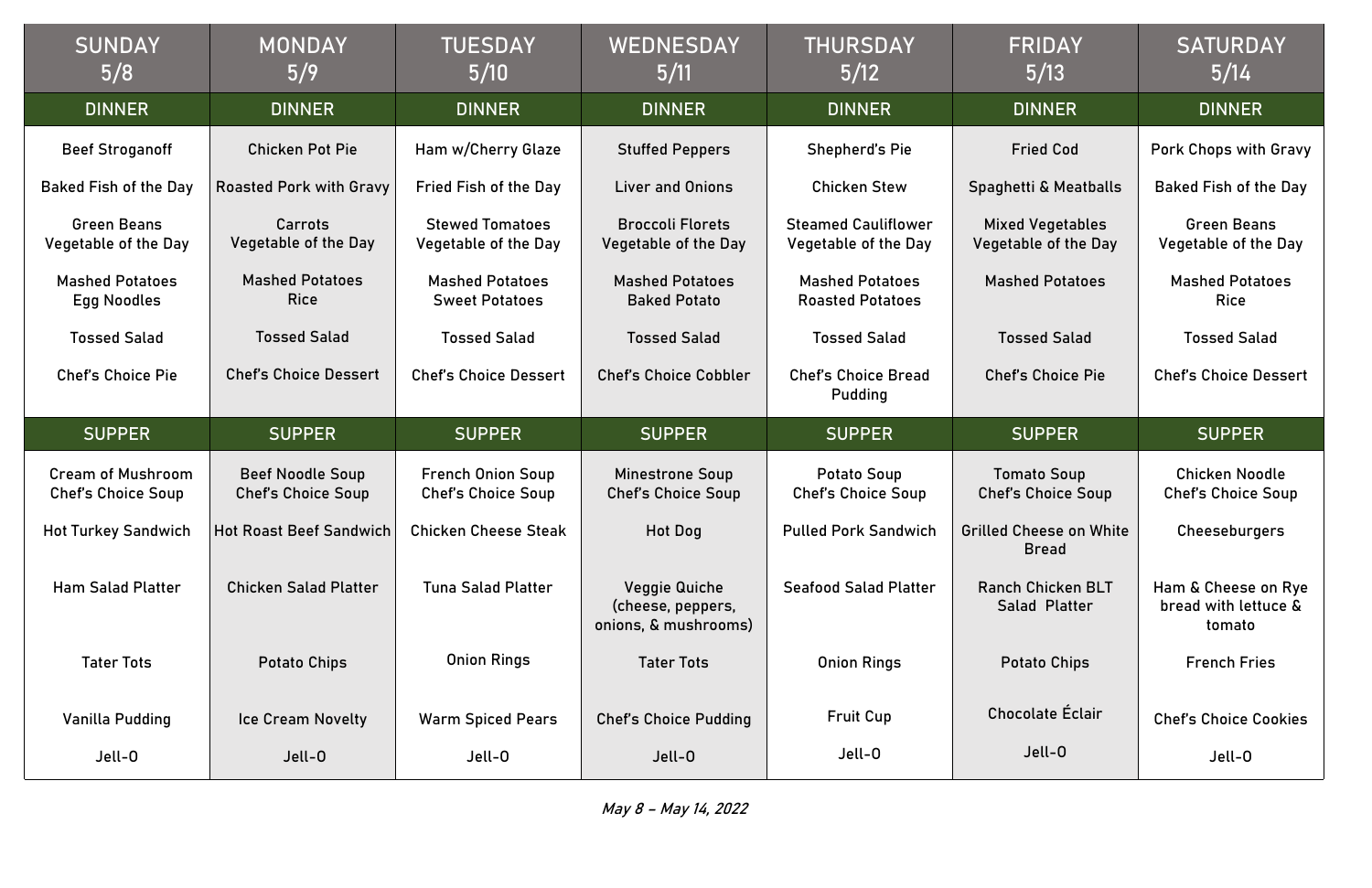# Crab cake eat Lasagna

| <b>SUNDAY</b><br>5/15                                 | <b>MONDAY</b><br>5/16                                 | <b>TUESDAY</b><br>5/17                                | <b>WEDNESDAY</b><br>5/18                          | <b>THURSDAY</b><br>5/19                                        | <b>FRIDAY</b><br>$5/20$                                | <b>SATURDAY</b><br>5/21                                     |
|-------------------------------------------------------|-------------------------------------------------------|-------------------------------------------------------|---------------------------------------------------|----------------------------------------------------------------|--------------------------------------------------------|-------------------------------------------------------------|
| <b>DINNER</b>                                         | <b>DINNER</b>                                         | <b>DINNER</b>                                         | <b>DINNER</b>                                     | <b>DINNER</b>                                                  | <b>DINNER</b>                                          | <b>DINNER</b>                                               |
| <b>Turkey with Gravy</b>                              | Chicken a la King                                     | <b>Beef Stroganoff</b>                                | <b>Chef's Choice Pasta</b>                        | <b>Salisbury Steak</b>                                         | Crab cake                                              | Chicken Oscar                                               |
| <b>Fried Shrimp</b>                                   | <b>Fried Fish of the Day</b>                          | <b>Smothered Chicken</b>                              | <b>Beef Pot Pie</b>                               | <b>Baked Fish of the Day</b>                                   | Meat Lasagna                                           | Ham w/Cherry Gla                                            |
| <b>Beets</b><br><b>Vegetable of the Day</b>           | <b>Stewed Tomatoes</b><br><b>Vegetable of the Day</b> | <b>Carrots</b><br><b>Vegetable of the Day</b>         | <b>Broccoli Florets</b><br>Vegetable of the Day   | <b>Steamed Cauliflower</b><br>Vegetable of the Day             | <b>Broccoli Florets</b><br><b>Vegetable of the Day</b> | <b>Carrots</b><br>Vegetable of the D                        |
| <b>Mashed Potatoes</b><br><b>Stuffing</b>             | <b>Mashed Potatoes</b><br><b>Sweet Potatoes</b>       | <b>Mashed Potatoes</b><br><b>Egg Noodles</b>          | <b>Mashed Potatoes</b><br><b>Roasted Potatoes</b> | <b>Mashed Potatoes</b><br>Mac and Cheese                       | <b>Mashed Potatoes</b><br><b>Roasted Potatoes</b>      | <b>Mashed Potatoes</b><br><b>Rice</b>                       |
| <b>Tossed Salad</b>                                   | <b>Tossed Salad</b>                                   | <b>Tossed Salad</b>                                   | <b>Tossed Salad</b>                               | <b>Tossed Salad</b>                                            | <b>Tossed Salad</b>                                    | <b>Tossed Salad</b>                                         |
| <b>Chef's Choice Pie</b>                              | <b>Chef's Choice Cake</b>                             | <b>Chef's Choice Dessert</b>                          | <b>Chef's Choice Cobbler</b>                      | <b>Chef's Choice Bread</b><br>Pudding                          | <b>Chef's Choice Pie</b>                               | <b>Chef's Choice Dess</b>                                   |
|                                                       |                                                       |                                                       |                                                   |                                                                |                                                        |                                                             |
| <b>SUPPER</b>                                         | <b>SUPPER</b>                                         | <b>SUPPER</b>                                         | <b>SUPPER</b>                                     | <b>SUPPER</b>                                                  | <b>SUPPER</b>                                          | <b>SUPPER</b>                                               |
| <b>Cream of Mushroom</b><br><b>Chef's Choice Soup</b> | <b>Beef Noodle Soup</b><br><b>Chef's Choice Soup</b>  | <b>French Onion Soup</b><br><b>Chef's Choice Soup</b> | <b>Minestrone</b><br><b>Chef's Choice Soup</b>    | Split Pea & Ham Soup<br><b>Chef's Choice Soup</b>              | <b>Tomato Soup</b><br><b>Chef's Choice Soup</b>        | <b>Chicken Noodle</b><br><b>Chef's Choice Sou</b>           |
| <b>Meatball Sandwich</b>                              | Liverwurst & Onion on<br><b>Rye Bread</b>             | <b>Ham and Cheddar</b><br>Sandwich                    | <b>Open Faced Turkey</b><br>Reuben                | <b>Pulled Chicken</b><br>Sandwich                              | <b>Grilled Cheese</b><br>on White Bread                | Popcorn Chicken B<br>(Honey Mustard or B<br>dipping Sauces) |
| <b>Chicken Tenders</b>                                | <b>Cobb Salad</b>                                     | <b>Seafood Salad Platter</b>                          | <b>Chicken Waldorf Salad</b>                      | <b>Tuna Salad Sandwich</b><br><b>With Lettuce &amp; Tomato</b> | <b>Ranch Chicken BLT</b><br><b>Salad Platter</b>       | Ham & Cheese on I<br>bread w/ lettuce                       |
| <b>French Fries</b>                                   | <b>Tater Tots</b>                                     | <b>Potato Chips</b>                                   | <b>Tater Tots</b>                                 | <b>French Fries</b>                                            | <b>Potato Chips</b>                                    | tomato                                                      |
| Vanilla Pudding                                       | <b>Ice Cream Novelty</b>                              | <b>Warm Spiced Pears</b>                              | <b>Chef's Choice Puding</b>                       | <b>Fruit Cup</b>                                               | Chocolate Éclair                                       | <b>Chef's Choice Coo</b>                                    |

Ham w/Cherry Glaze

Carrots Vegetable of the Day

Mashed Potatoes Rice

Chef's Choice Dessert

Chicken Noodle Chef's Choice Soup

Popcorn Chicken Bites (Honey Mustard or BBQ dipping Sauces)

Ham & Cheese on Rye bread w/ lettuce & tomato

Chef's Choice Cookie